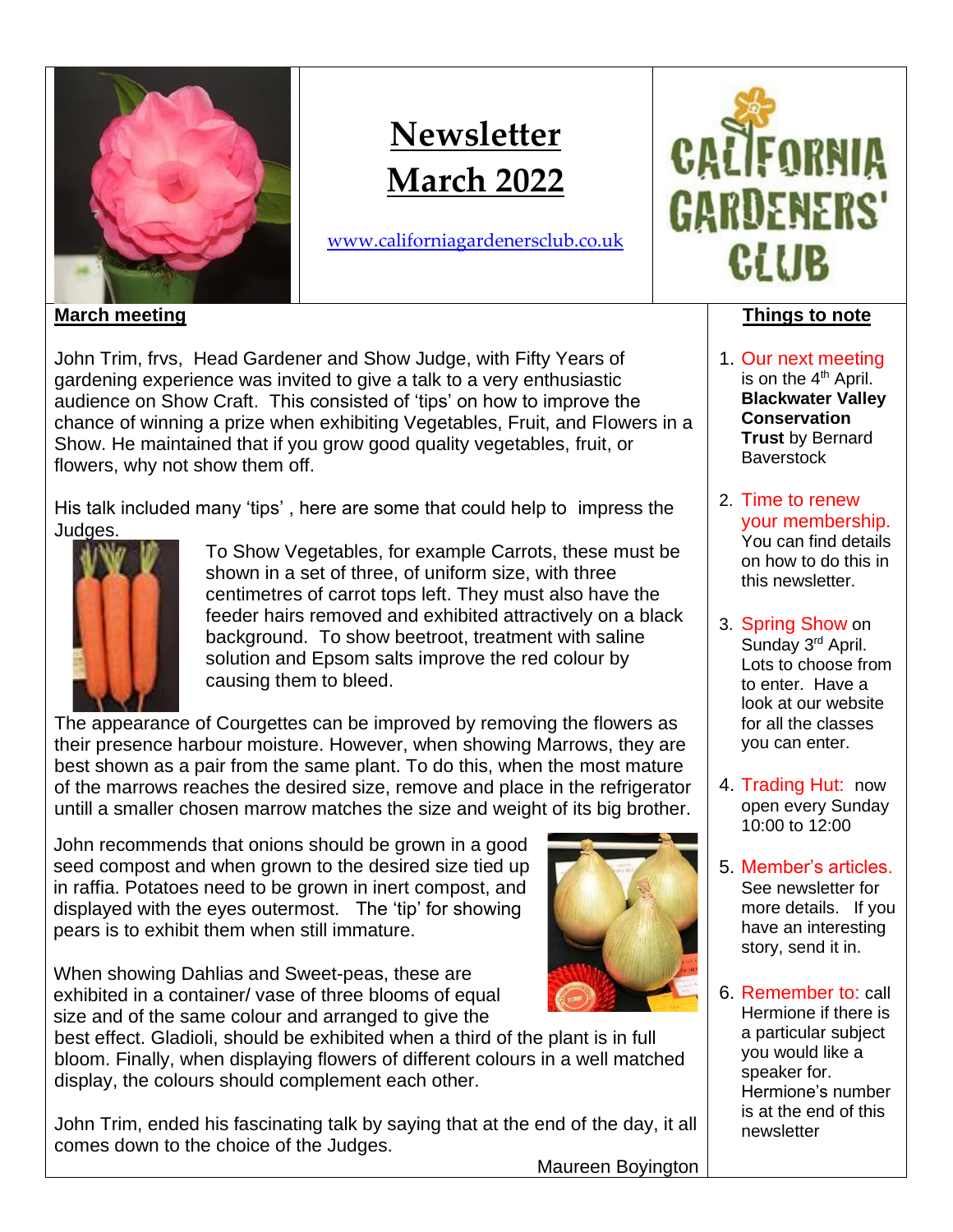# **TESCO TESCO TESCO TESCO TESCO**

Please remember: if you shop at Tesco, take a few blue discs and pop them into the box with our clubs name on it. The checkout staff do not automatically offer the discs but they do have a container full of them at each till. You can help yourself. The more discs we get in our box the more money Tesco will grant us towards speakers in the coming year.

## **Members emails**

Now that the club's trading hut has opened, many of our members will be looking to stock up with potting compost.

The decision will be as to whether to use a peat-based compost or a non-peat based compost. Horticulturalist, Bunny Guiness, has entered the debate recently by writing an article in the national press on the use of peat in horticulture.

Bunny reminds us that only 0.053% of available peat in the UK is used in horticulture. She also believes that peat has unrivalled property for holding water.

Going peat-free is a worry for the Plant Manager of a local garden centre who is concerned whether or not he can maintain the quality of his bedding plants as his company has decided to go peat-free for the coming season.

Many feel that the quality of the peat substitutes available are not up to the standard of a peat-based compost. Bunny Guiness reminds us that one of the peat substitutes, coir, has to be imported from South East Asia. Also, that other substitutes which may be used have high plastic contamination - so how environmental is that?

It is worth remembering that Bunny Guiness is a trained horticulturalist – she graduated in horticulture from Reading University – and not one of these so-called celebrities who are so fond of expressing opinions without any real depth of knowledge on the subject they are expounding on!

The good news is that Stuart Slocombe, our Plant Manager of the trading hut, tells me that he has ample stocks of both peat and non-peat compost. The choice is yours.

## **Spring Show**

On Sunday 3<sup>rd</sup> April we will be holding our Spring Show. There will be lots of email to you during the run up to the event but for now, go to [https://www.californiagardenersclub.co.uk/spring-show](https://www.californiagardenersclub.co.uk/spring-show-schedule.html)[schedule.html](https://www.californiagardenersclub.co.uk/spring-show-schedule.html) and have look at the classes you can enter. There is a good variety of things ranging from flowers, baking, handicraft, vegetables and much much more.

#### **Topical Tip – March 2022**

- Mow lawns once they start back into growth, and re-cut the edges with a half-moon edging tool. Mid March, start to think about feeding the lawn and applying moss killer.
- Top dress containers with fresh compost.
- [Roses can be pruned this month.](http://www.thegardenhelper.com/pruningroses.htm) Severe pruning results in nicer long stemmed flowers and more compact bushes. The guide is to prune back to the height of your knees. Begin to spray roses for blackspot. Feed roses.
- Weeding. Get the hoe out and weed. It will stop them from growing and setting seeds.
- Protect new green shoots from slugs.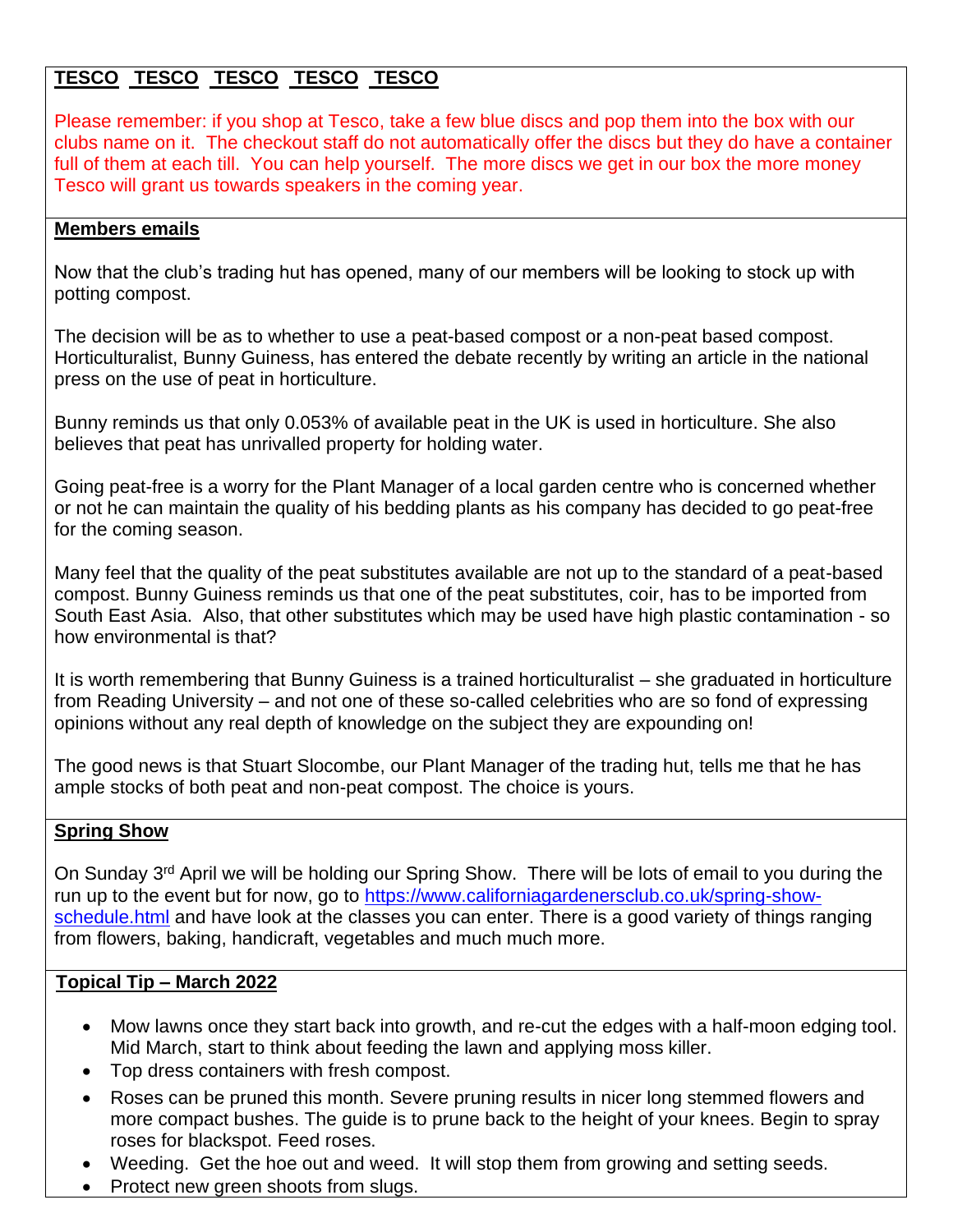#### **Tomatoes**

Did you ever wonder why we pinch out side shoots from our tomato plants? A test has been run to see if we should let them grow how they want or control them by pinching out the side shoots.

Here are the results of the test. Anyone who has grown tomatoes will be familiar with the idea of growing them as a single stem with all the side-shoots removed as they appear. Side-shoots have the potential to grow into 'branches', so they are taken out to channel the plant's energy into producing fruit and keeping it tidy, but what happens if you don't remove them?



How you prune and train your tomato plants will have an effect on:

- the crop
- the size of the fruits
- the amount of fruit that grows on each truss.
- and how long they continue to crop.

But does it necessarily follow that if you train a tomato plant to have more than one stem, would each stem grow as many tomatoes as on a single stem tomato plant?

Below is the results of some tests that were conducted.





So now you know and it's up to you. What do you prefer: large or lots.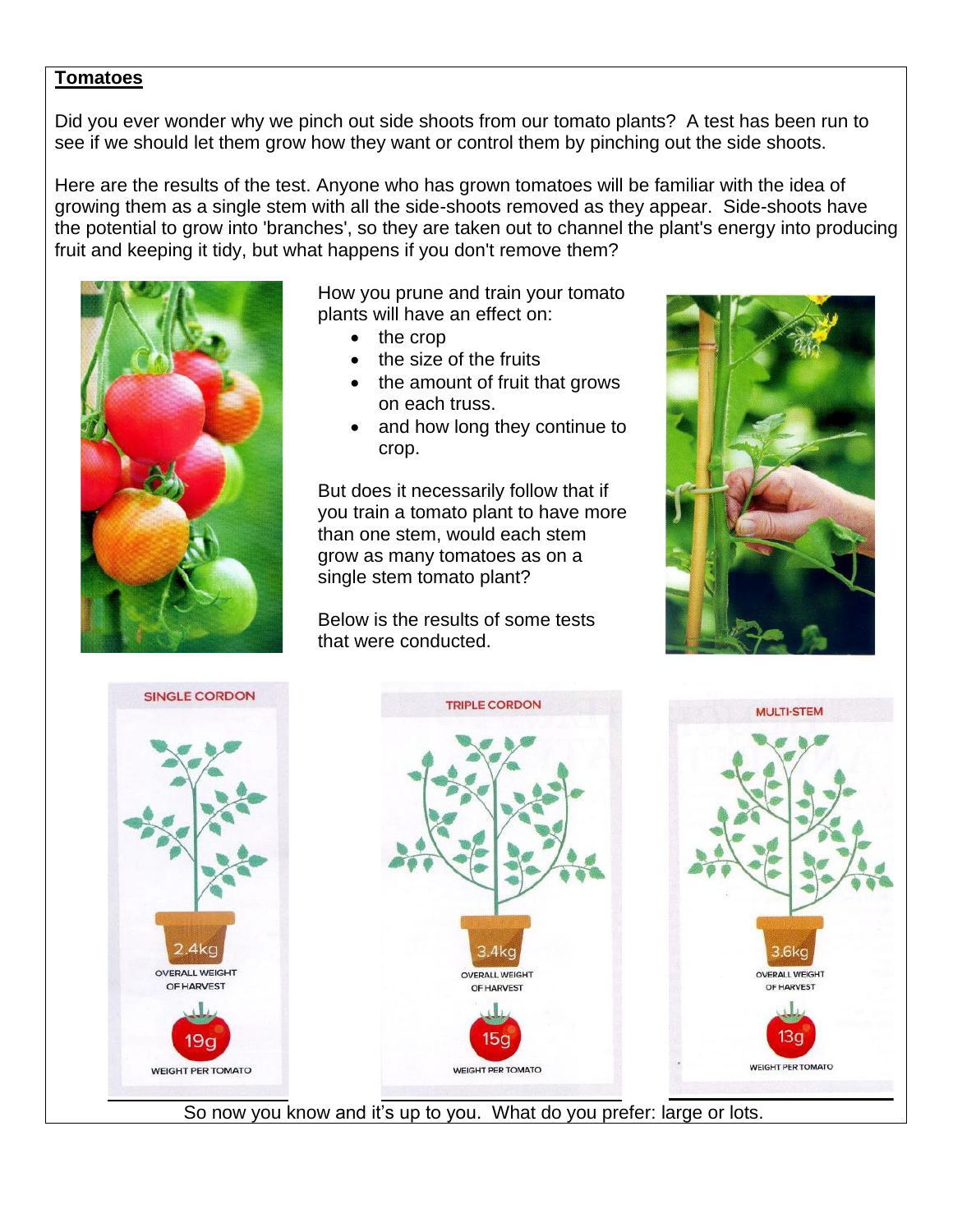#### **Facebook Group News**

You are most welcome to join the club Facebook group. It is a private group which means that only club members can join and post. You can join it at: [www.facebook.com/groups/207934410581605/](http://www.facebook.com/groups/207934410581605/)

You will need to first read and agree to the group guidelines. We really would like more members in this group to make it a lively forum. We are looking for gardening related posts and club news.

## **Covid**

For those of you who were at the meeting, you would have heard one member having a good cough during the talk.

I am pleased to report that she had tested before the meeting, the day after the meeting and a few days later. All tests were negative.

Whilst I am on the subject, watch out for the scam texts telling you that you have been in the vicinity of someone with Covid. These texts look like they have come from the NHS Covid app / Track and Trace. If you do catch Covid and it is within a few days of one of our meetings, please let the committee know so we can alert everyone.

## **Membership this year**

2022 subs are now due. They remain at £5 per person per year. You can either pay at the March club meeting or at the hut on a Sunday morning.

If you would like to pay now, you can do so through BACS. Sort Code: 40-47-09, Account Number 71301608.

#### **Please use your full name as the reference.**

Once you have paid by BACS, please go to the membership page on our web site and record that you have paid (you will find the form at the bottom of the membership page).

## **Tool Sharpening**

Last Sunday, we held our tool sharpening event and are pleased to report that 65 tools were sharpened. This helped our club funds with £130. Thanks to all those who used the service.

#### **Sad news**

It is with regret that I must inform you that Pat Bell passed away two weeks ago aged 99. She was a member of the club for many years and regularly attended meetings up to 4 years ago.

#### **RHS card**

Our club has a RHS Card. It enables two people to gain entry to all RHS gardens throughout the country (this includes RHS Bridgewater from Sept).

Presentation of this card will give you and your friend a 30% discount on the entry fee.

You can borrow the card by contacting Chris Spinks (number at the end of newsletter) and arranging to pick it up.